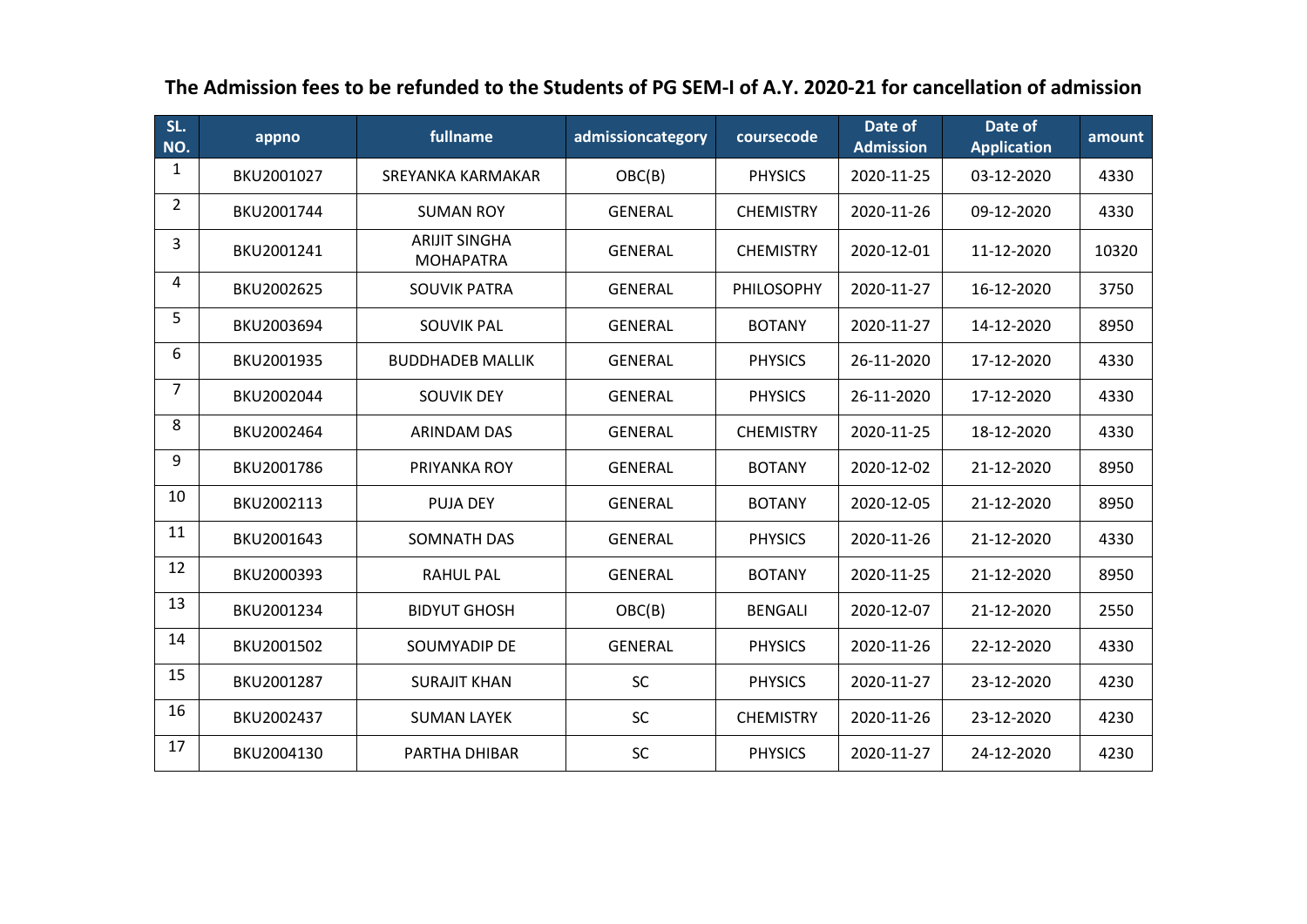| 18 | BKU2000995 | SK SAHADOT ALI                          | OBC(A)         | <b>POLITICAL</b><br><b>SCIENCE</b> | 2020-11-26 | 25-12-2020 | 3750  |
|----|------------|-----------------------------------------|----------------|------------------------------------|------------|------------|-------|
| 19 | BKU2000200 | <b>SUBHADIP GHOSH</b>                   | OBC(B)         | <b>BOTANY</b>                      | 2020-11-26 | 27-12-2020 | 7950  |
| 20 | BKU2002500 | SOMNATH CHAKROBORTTY                    | <b>GENERAL</b> | <b>BOTANY</b>                      | 2020-12-08 | 29-12-2020 | 8950  |
| 21 | BKU2000111 | NASIRUDDIN KHAN                         | <b>GENERAL</b> | <b>EDUCATION</b>                   | 2020-11-26 | 30-12-2020 | 2750  |
| 22 | BKU2000555 | SNIGDHA PATRA                           | <b>GENERAL</b> | <b>EDUCATION</b>                   | 2020-11-27 | 30-12-2020 | 2750  |
| 23 | BKU2001856 | <b>SAIKAT MANDAL</b>                    | SC             | <b>CHEMISTRY</b>                   | 2020-11-25 | 30-12-2020 | 3230  |
| 24 | BKU2003995 | <b>MAMATA NANDI</b>                     | OBC(B)         | <b>PHYSICS</b>                     | 2020-11-25 | 31-12-2020 | 3330  |
| 25 | BKU2003801 | ARJUN KUMAR MONDAL                      | SC             | <b>GEOGRAPHY</b>                   | 2020-11-26 | 31-12-2020 | 7750  |
| 26 | BKU2004145 | <b>SUMAN KUMAR PATRA</b>                | <b>GENERAL</b> | <b>PHYSICS</b>                     | 2020-12-02 | 31-12-2020 | 4330  |
| 27 | BKU2002764 | <b>PAYEL DUTTA</b>                      | <b>GENERAL</b> | <b>PHYSICS</b>                     | 2020-12-01 | 1-01-2021  | 4330  |
| 28 | BKU2000101 | LOPAMUDRA GHOSH                         | <b>GENERAL</b> | <b>PHYSICS</b>                     | 2020-11-26 | 02-01-2021 | 3330  |
| 29 | BKU2000887 | <b>SANJOY BISWAS</b>                    | <b>GENERAL</b> | <b>MATHEMATICS</b>                 | 2020-11-26 | 31-12-2020 | 5950  |
| 30 | BKU2000929 | LAKSHMIKANTA RUIDAS                     | SC             | <b>MATHEMATICS</b>                 | 2020-11-27 | 31-12-2020 | 3150  |
| 31 | BKU2000358 | PRAYOSI ACHARYA                         | <b>GENERAL</b> | <b>SOCIAL WORK</b>                 | 2020-12-02 | 05-01-2021 | 3330  |
| 32 | BKU2000558 | <b>BASABDATTA PATI</b>                  | <b>GENERAL</b> | <b>PHYSICS</b>                     | 2020-11-25 | 06-01-2021 | 3330  |
| 33 | BKU2003174 | SANGHAMITRA BANERJEE                    | <b>GENERAL</b> | <b>SOCIAL WORK</b>                 | 2020-12-29 | 07-01-2021 | 4330  |
| 34 | BKU2001942 | <b>JYOTSNA GARAI</b>                    | OBC(B)         | <b>SOCIAL WORK</b>                 | 2020-11-25 | 06-01-2021 | 3330  |
| 35 | BKU2001192 | RAJIB MANDAL                            | PH             | <b>PHYSICS</b>                     | 2020-12-30 | 10-01-2021 | 4330  |
| 36 | BKU2004521 | SAHABUDDIN SEIKH                        | OBC(A)         | <b>CHEMISTRY</b>                   | 2020-12-30 | 08-01-2021 | 10320 |
| 37 | BKU2003782 | <b>SOUMIK SINHA</b><br><b>MAHAPATRA</b> | <b>GENERAL</b> | <b>CHEMISTRY</b>                   | 2020-11-26 | 08-01-2021 | 9320  |
| 38 | BKU2000869 | <b>RAHUL MISHRA</b>                     | <b>GENERAL</b> | PHILOSOPHY                         | 2020-11-27 | 10-01-2021 | 2750  |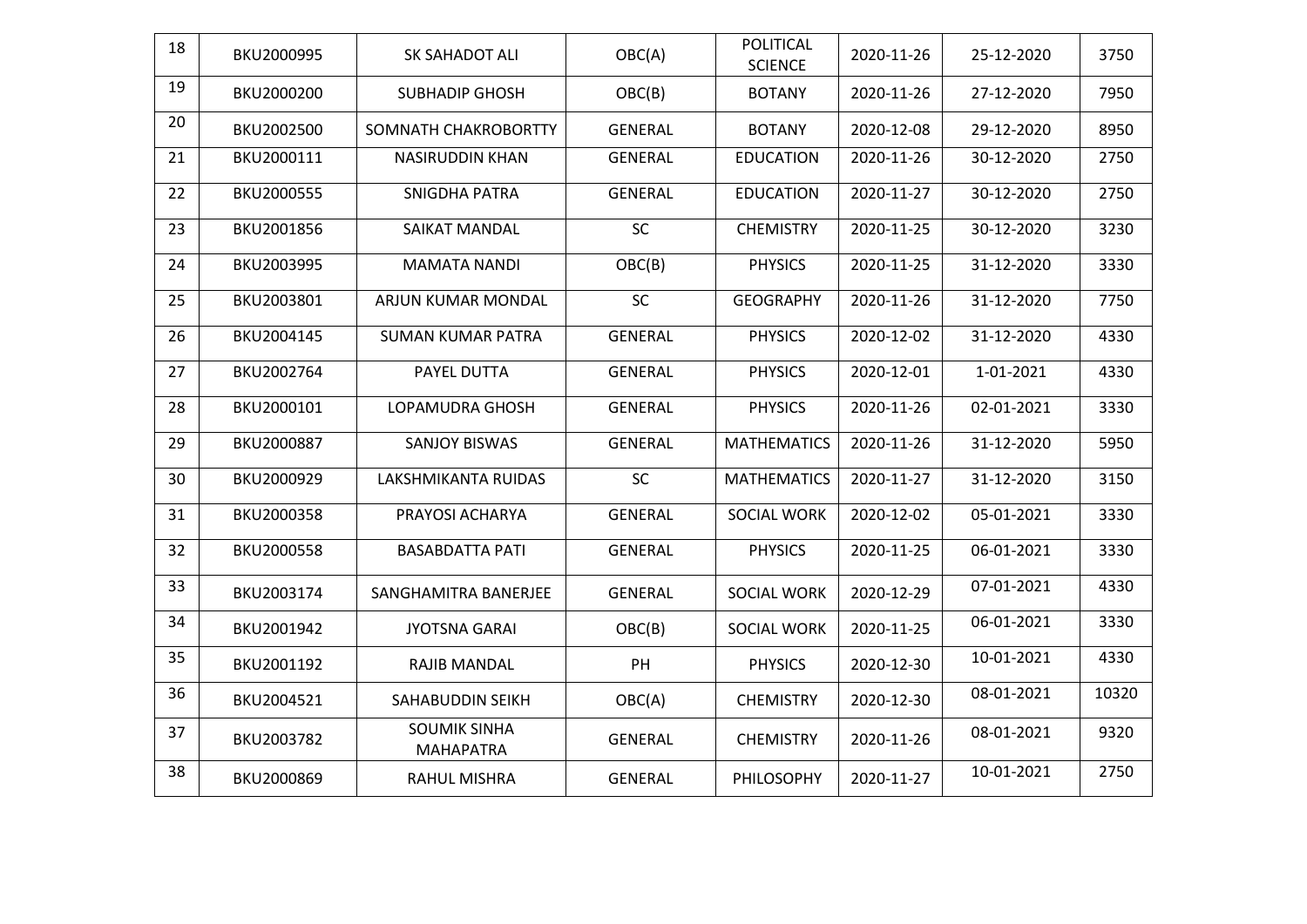| 39 | BKU2002326 | <b>PUJA PAL</b>           | <b>GENERAL</b> | <b>BENGALI</b>     | 2020-12-03 | 13-01-2021 | 5450  |
|----|------------|---------------------------|----------------|--------------------|------------|------------|-------|
| 40 | BKU2003459 | <b>SAYANTAN NANDI</b>     | <b>GENERAL</b> | <b>CHEMISTRY</b>   | 2021-01-02 | 07-01-2021 | 4330  |
| 41 | BKU2001831 | <b>SUNANDA MANDAL</b>     | <b>SC</b>      | <b>CHEMISTRY</b>   | 2020-11-26 | 14-01-2021 | 3230  |
| 42 | BKU2003772 | <b>SHARMISTHA MALIK</b>   | <b>SC</b>      | <b>CHEMISTRY</b>   | 2020-12-30 | 10-01-2021 | 10320 |
| 43 | BKU2002891 | <b>SUKLA CHATTERJEE</b>   | <b>GENERAL</b> | <b>GEOGRAPHY</b>   | 2020-11-26 | 08-01-2021 | 8050  |
| 44 | BKU2002169 | <b>SOMA GHOSH</b>         | OBC(B)         | PHILOSOPHY         | 2020-11-26 | 02-01-2021 | 2750  |
| 45 | BKU2004090 | <b>SAMIMA KHATUN</b>      | OBC(A)         | <b>ENGLISH</b>     | 2020-12-30 | 17-01-2021 | 5300  |
| 46 | BKU2003255 | <b>ANINDITA GARAIN</b>    | <b>GENERAL</b> | <b>MATHEMATICS</b> | 2020-11-27 | 17-01-2021 | 3250  |
| 47 | BKU2002138 | PRIYA SHIT                | <b>GENERAL</b> | <b>GEOGRAPHY</b>   | 2020-11-25 | 20-01-2021 | 8050  |
| 48 | BKU2003372 | <b>SWAPNALINA MAJI</b>    | OBC(B)         | <b>ENGLISH</b>     | 2020-11-25 | 20-01-2021 | 2750  |
| 49 | BKU2003003 | SAMAPTI GHOSH             | <b>GENERAL</b> | PHILOSOPHY         | 2020-12-02 | 22-01-2021 | 2750  |
| 50 | BKU2001982 | NIVEDITA MANDAL           | <b>GENERAL</b> | <b>CHEMISTRY</b>   | 2021-01-02 | 21-01-2021 | 4330  |
| 51 | BKU2005273 | <b>DEBJANI MAJHI</b>      | SC             | <b>PHYSICS</b>     | 2021-01-02 | 27-01-2021 | 4230  |
| 52 | BKU2003990 | <b>JENAS PARVIN</b>       | OBC(A)         | <b>ENGLISH</b>     | 2021-01-03 | 22-01-2021 | 3750  |
| 53 | BKU2003997 | <b>SK DAUD</b>            | OBC(A)         | <b>ENGLISH</b>     | 2021-01-03 | 22-01-2021 | 3750  |
| 54 | BKU2002575 | <b>MONALISA MUKHERJEE</b> | <b>GENERAL</b> | SANSKRIT           | 2021-01-01 | 23-01-2021 | 3750  |
| 55 | BKU2006089 | <b>SWETA PAL</b>          | <b>GENERAL</b> | <b>PHILOSOPHY</b>  | 2020-12-31 | 22-01-2021 | 3750  |
| 56 | BKU2002309 | PRATAP KUMAR SHU          | OBC(B)         | <b>MATHEMATICS</b> | 2021-01-15 | 23-01-2021 | 6950  |
| 57 | BKU2005316 | <b>MAHADEB DIGAR</b>      | SC             | <b>EDUCATION</b>   | 2021-01-01 | 27-01-2021 | 3650  |
| 58 | BKU2001661 | <b>DIYA SINGHA</b>        | <b>GENERAL</b> | <b>GEOGRAPHY</b>   | 2021-01-18 | 27-01-2021 | 9050  |
| 59 | BKU2002943 | <b>BARUN PAL</b>          | <b>GENERAL</b> | <b>MATHEMATICS</b> | 2020-12-07 | 29-01-2021 | 5950  |